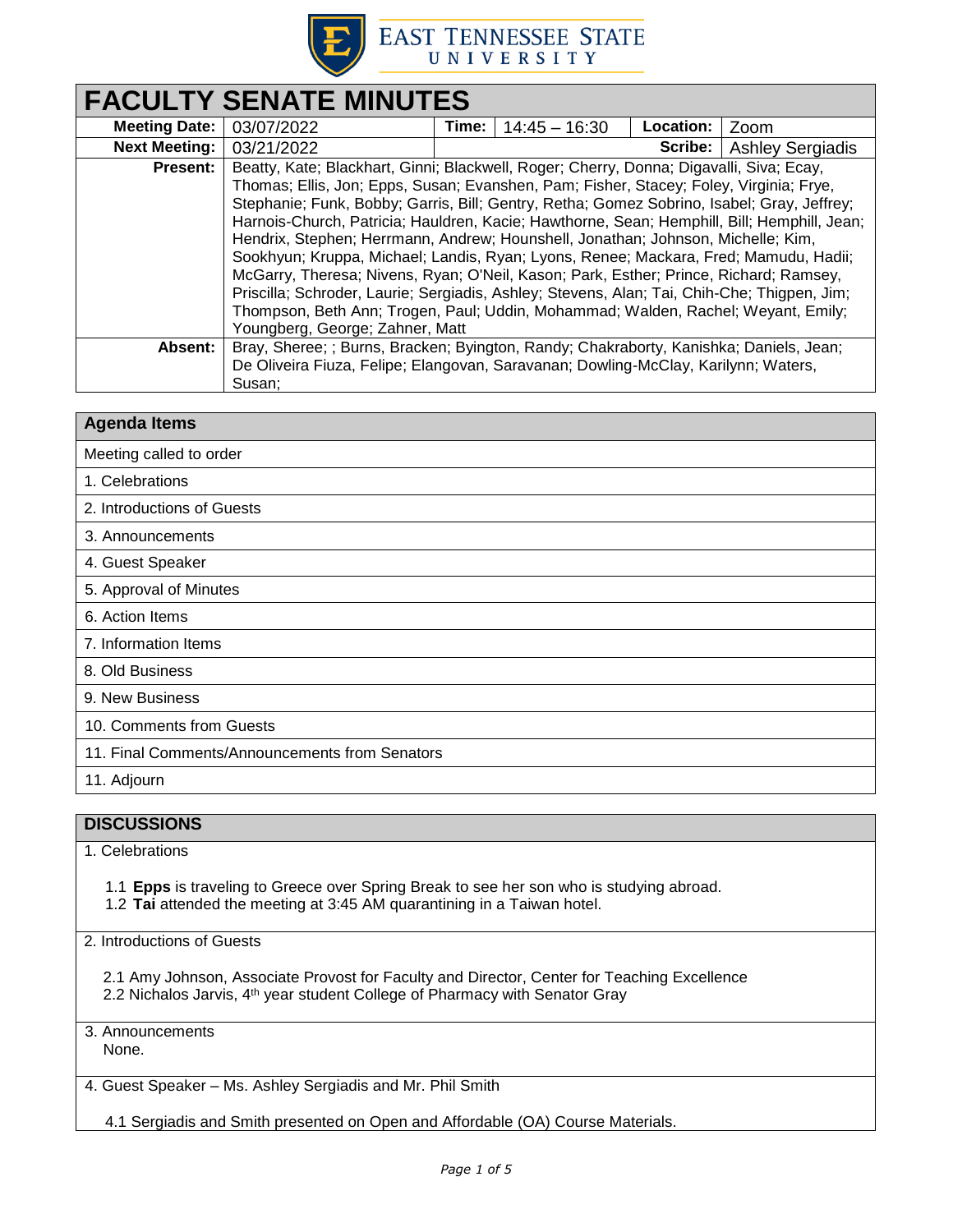

### **DISCUSSIONS**

- Those involved in ETSU's Open and Affordable (OA) Course Materials include Ashley Sergiadis, David Atkins, Jennifer Young, and Travis Clamon (Sherrod Library); Phil Smith (Center for Teaching Excellence); Amy Johnson (Office of the Provost); and Moin Uddin (College of Business and Technology)
- ETSU suggests students budget \$1,350/year for books, but students report spending less per semester (i.e. \$100-300/semester). One explanation for this discrepancy is that over half of ETSU students claim that cost prevented them from buying a textbook (according to a fall 2021 survey).
- Open Educational Resources (zero-cost materials with licenses to customize) and Affordable Course Materials (zero or low-cost materials without the license to customize like library materials) are one solution to the problem of textbook affordability. Their short-term goal is to raise awareness and encourage the use of OA materials and the long-term goal is create an OA culture at ETSU.
- ETSU has four main OA Initiatives through Sherrod Library and CTE:
	- o **Workshops**: Events are held every fall and spring semesters sometimes with stipends available for faculty. This semester, Sherrod Library and CTE are conducting the OER Champion Show and Tell Series. They can also conduct workshops for colleges/departments.
	- o **Awards Program**: Stipends (\$500-\$2,000) are available for faculty who use, customize, or create OA materials. Peer and general support (e.g. publishing) is provided.
	- **E-Textbook Reserves:** Sherrod Library purchases e-textbooks for courses. They determine what to buy based on bookstore data and [Suggest a Purchase form.](https://libraries.etsu.edu/research/collections/suggest) Not every textbook is available this way.
	- o **Support**: Sherrod Library and CTE can provide support on finding OA, copyright, publishing OER, accessibility, and open pedagogy.
- Statistics on ETSU's OA Initiatives:
	- $\circ$  \$180,000 has been invested in the initiatives from Student Library Fee, external funding (TBR Grant), and CTE.
	- $\circ$  \$9,000+ students in 330 courses saved \$850,000 the first time the OA materials were implemented. Most courses are mainly the levels of upper undergraduate and graduate. The hope is to use OA materials in more general education courses.
	- $\circ$  300+ faculty attended workshops, received awards, or used library e-textbooks.
	- $\circ$  90-100% of faculty and students (1) rated the quality of OA materials the same as or better than their other course materials, (2) found it easy to use and implement the materials, and (3) supported the continuation of initiatives.
	- $\circ$  Initiatives support DEI by ensuring all students have access to materials and by having diversity in types of materials and content. DFW rates and grades on average remain steady or improves with the use of OA materials. Few students reported accessibility or internet issues.
	- o The library has tracked 19,000+ clicks on the links in D2L to library e-textbooks. Library etextbook usage has been up by 80%
	- o ETSU created and adapted OERs have been downloaded 24,000 times.
- There are several barriers to OA.
	- $\circ$  Faculty have concerns including the lack of time to adopt/customize/create OA, limited OA materials available for their courses, and lack of decision making power when it comes to their course materials (such as with GAs, adjuncts, etc. who do not choose their course materials).
	- $\circ$  There is a lack of interaction between faculty/bookstore/library. Faculty do not always report their textbooks to the bookstore or consult the library when choosing course materials.
	- $\circ$  Lastly, primarily the student library fee currently funds the initiatives. It also pays for furniture, collections, etc. We need funding to maintain the initiatives and there is a lack of funding based on the library's budget.
- Partnerships on university, state, and national level:
	- o ETSU's [OA Advisory Council](https://libraries.etsu.edu/research/oer/advisory-council) are faculty and students helping Sherrod Library/CTE prioritize ideas/initiatives, discuss upcoming issues, promote, OA, etc.
	- o TN Open Education provides TBR grants, state repository.
	- $\circ$  Open Education Network connects to the broader community and has good resources and a listserv.
- The OA Team is presenting to other groups and asking everyone at ETSU to help create an OA culture.
	- $\circ$  They request students raise awareness: talk to peers and instructors (while respecting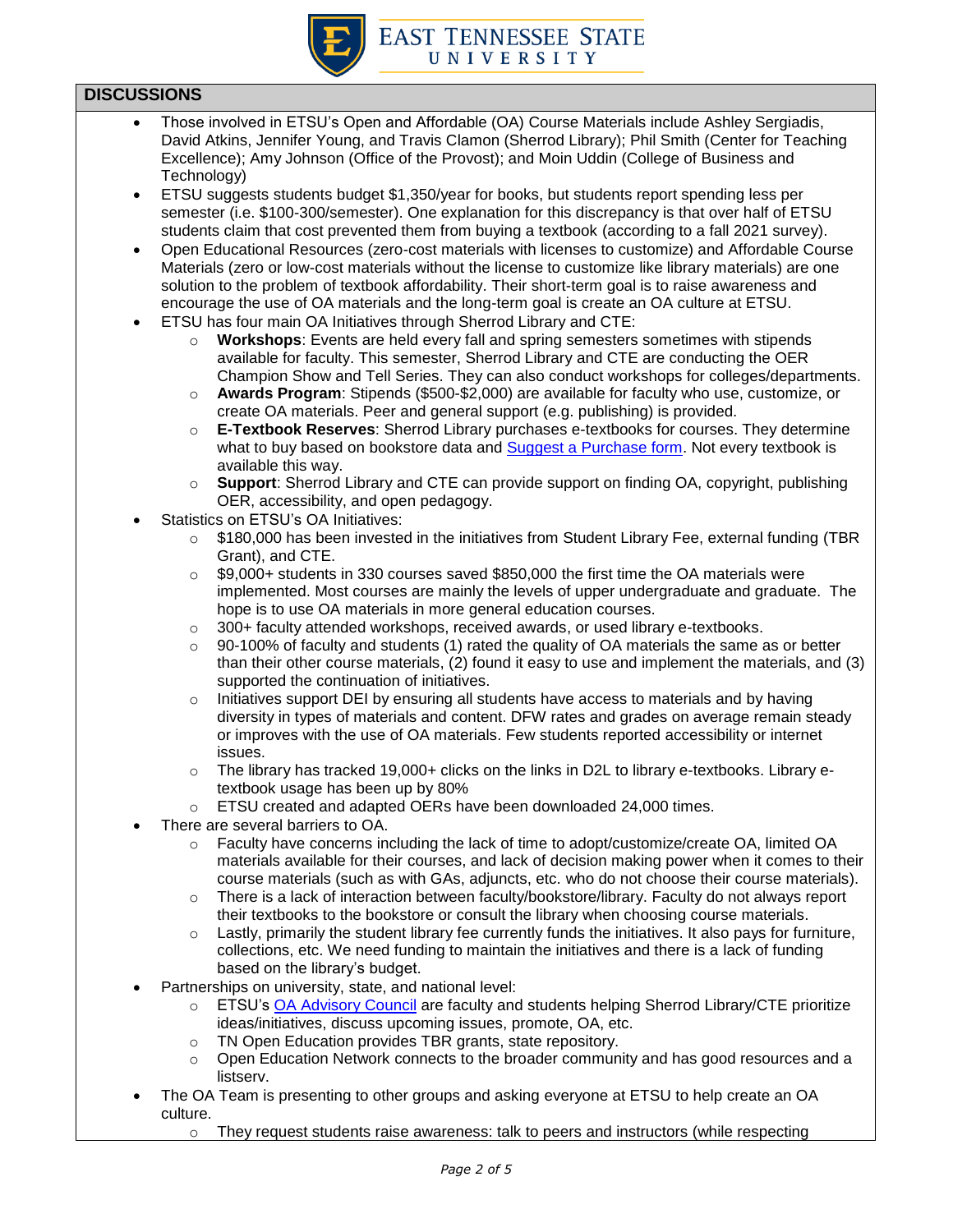

### **DISCUSSIONS**

academic freedom) and participate in the OA Advisory Council, Sherrod Library Advisory Council, or tabling events.

- $\circ$  They request faculty to interact and communicate: consider using OA materials, ask Sherrod Library/CTE for help, report required materials to bookstore even if they are OA materials, participate in workshops, and share knowledge on OA with colleagues.
- o They request administrators to facilitate systematic changes: recognize/support/encourage faculty using OA materials (e.g. add criteria in tenure/promotion guidelines and allow piloting in sections of courses with multiple sections/instructors), support and advocate for library funding of OA initiatives, and market/promote OA initiatives internally within colleges/departments and externally (e.g. during recruitment).
- 4.2 Sergiadis, Smith, and OA Team answered questions on Open and Affordable Course Materials.

**Epps**: In my course, I use library journal articles, TED talks, and other free online sources. Am I supposed to report every source that I use to the bookstore?

**Sergiadis**: No, you do not have to list every single one, but indicate that you are using free sources. **Epps**: How do indicate that?

**Herrmann**: In Follett Discover, I check the "I'm using OER/Free materials." The bookstore likes me to include the link as well, so they have a record of it.

**Digavalli**: When the library purchases e-textbooks, do you buy one or several copies? **Sergiadis**: We generally buy unlimited license in which we purchase them once and it is available to as many students as need access to it. There have been some special cases where we purchase licenses where only three people could access it.

**Funk**: I refused to use an expensive text for introduction to theater. It tends to cost \$100 for something that students will never use again. Patrick Cronin and I wrote a text for Introduction to Theatre that was an online textbook. We received a lot of dissension from other faculty in our department for creating it and having students use it. Some of these other texts on here seem to have been written by faculty at ETSU. What is the feeling about using a text that you wrote yourself?

**Sergiadis**: That is what we are trying to change with the culture. We want everyone to respect those creating Open Educational Resources. One reason we have the awards program is to encourage faculty who want to create texts like you described through stipends. There is not as much of a stigma, but the culture could still improve.

**Epps**: I think there was a policy that we are not supposed to benefit from a textbook you wrote such as requiring your students to purchase the textbook you authored. If it is free then it should not be the concern. Maybe the people did not understand that you were not benefiting it from financially.

**Smith**: We think that writing textbooks or course materials should be like a scholarly work and reflected in your tenure and promotion packet. I do not think you should be punished for it but rewarded. This is the opposite of having students buy your book because it is free and open. Not only would ETSU students have access, but students outside of ETSU.

**Sergiadis**: One of our early adopters of library e-textbooks wrote the book that the library purchased. They noted that they did not earn a lot of money from having students purchase the textbook.

**Johnson**: Th[e Cost of Textbook policy](https://www.etsu.edu/trustees/documents/academic/academic_cost-of-textbooks.pdf) actually encourages faculty to consider practices that reduce the cost of textbooks and course materials.

**Nivens**: It is bragging rights if you wrote the book on the topic. Some of my best professors wrote the materials we bought. I think it makes it prestigious that you wrote the textbook on the topic. Dr. Poole in Mathematics self-published a 200-300-page textbook that he would provide to students. If they wanted the textbook printed out, he would charge them for the paper. I always thought that made him awesome.

**Hemphill (B.)**: I wanted to know more about Digital Commons@ETSU and what non-textbook type materials could go in there. The problem with engineering data is that it changes over time. Can you speak to the problem of updating it? Who is in change? Do we work with you?

**Sergiadis**: You would work me or we could make you an administrator. Changing materials is as simple as going into the system, revising it, and uploading a new copy. It does not take much time. We can have it where the previous iterations are available as additional files if that is what is needed or we can hide them. It will support any file type. For example, we have videos and audio. The platform has native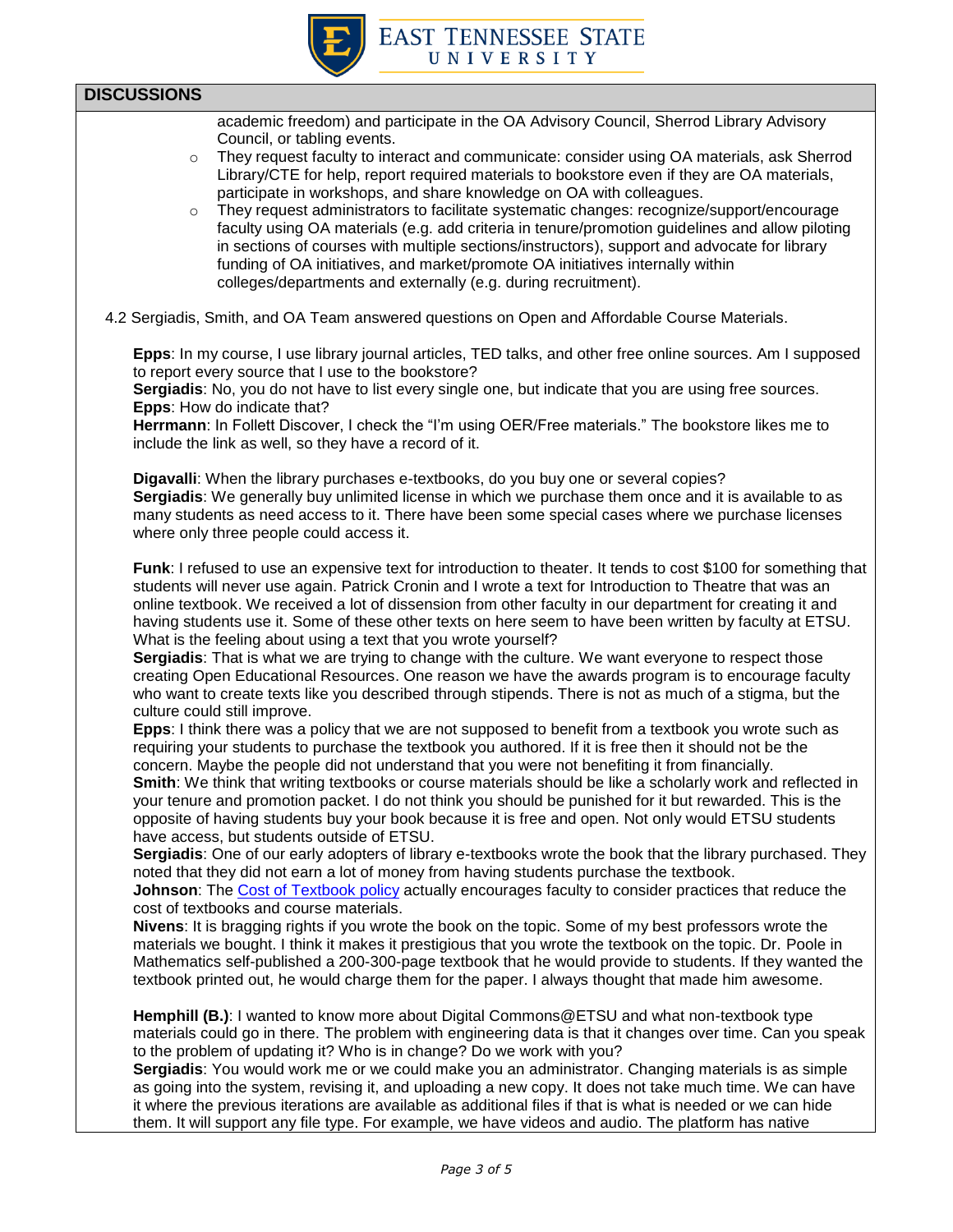

### **DISCUSSIONS**

streaming where you can stream within [Digital Commons@ESTU](https://dc.etsu.edu/etsu-oer/) or we can embed a YouTube video.

#### 5. Approval of Minutes

**Hendrix** questioned whether there was an objection to approving the minutes from the 02/21/2022 meeting. **Sergiadis** stated that Senator Epps had minor corrections to the minutes.

#### **No Objection: Minutes Approved**

6. Action Items None.

#### 7. Information Items

7.1 Future Senate Meetings Going Hybrid – Mr. Hendrix

Our next Faculty Senate meeting (03/21) will be our first attempt at running a hybrid meeting. We will be meeting physically in the Culp Forum as well as having a virtual option. Please choose whatever works best for you and have patience as we work out the kinks. Faculty Senate will be meeting hybrid for the last three meetings. You will need to bring with you an electronic device (smartphone, tablet, laptop device) if you plan on meeting physically. We will be conducting the voting via Zoom.

- 7.2 Handbook Committee Update Dr. Epps None.
- 7.3 Board of Trustees Report Dr. Foley None.
- 7.4 Standing Committee Need Dr. Epps

The Open and Affordable Advisory Council is requesting a Faculty Senate representative to serve for two years beginning in 2022-2023. They will also be searching for faculty at large to serve on the committee. Epps will present this opportunity again in the next two weeks to see if there is anyone interested in serving.

If you have faculty in colleges/departments who are interested in serving on committees, you will start seeing calls for faculty and staff participation on campus in the weekly Faculty and Staff email on Mondays. It is a great way particularly for new faculty to get service. We are not filling these types of positions through Faculty Senate anymore.

- 7.5 College Elections for Vacant Senate Positions Mr. Hendrix and Dr. McGarry Elections should be done by March 31 so Faculty Senate can conduct nominations for officers in April. Colleges can run their own election or Senator McGarry can organize it.
- 7.6 Reports from University Committees
	- 7.6.1 General Education Advisory Committee (GEAC) Dr. Garris

The ETSU General Education Advisory Committee (GEAC) met and heard Dr. Mike Hoff's Committee for 125 (Phase II) presentation. In brief summary, the future is bright. The ETSU IRB Committee met to review actions the IRB had taken over the preceding 30 days. Notably, there was one particular situation, de-identified, where a student and faculty principal investigator had violated IRB policy. The IRB Committee worked together to create an appropriate response to resolve the situation.

7.7 Questions for President Noland and Provost McCorkle – Mr. Hendrix **Hendrix** asked Senators if they had any questions for President Noland and Provost McCorkle during their upcoming meetings with Executive Committee. All faculty can send questions in the Ask an Admin form: <https://www.etsu.edu/senate/askanadmin.php>

**Hemphill (J.)**: We do a tremendous amount of driving visiting clinical sites. With the rising gas prices, we